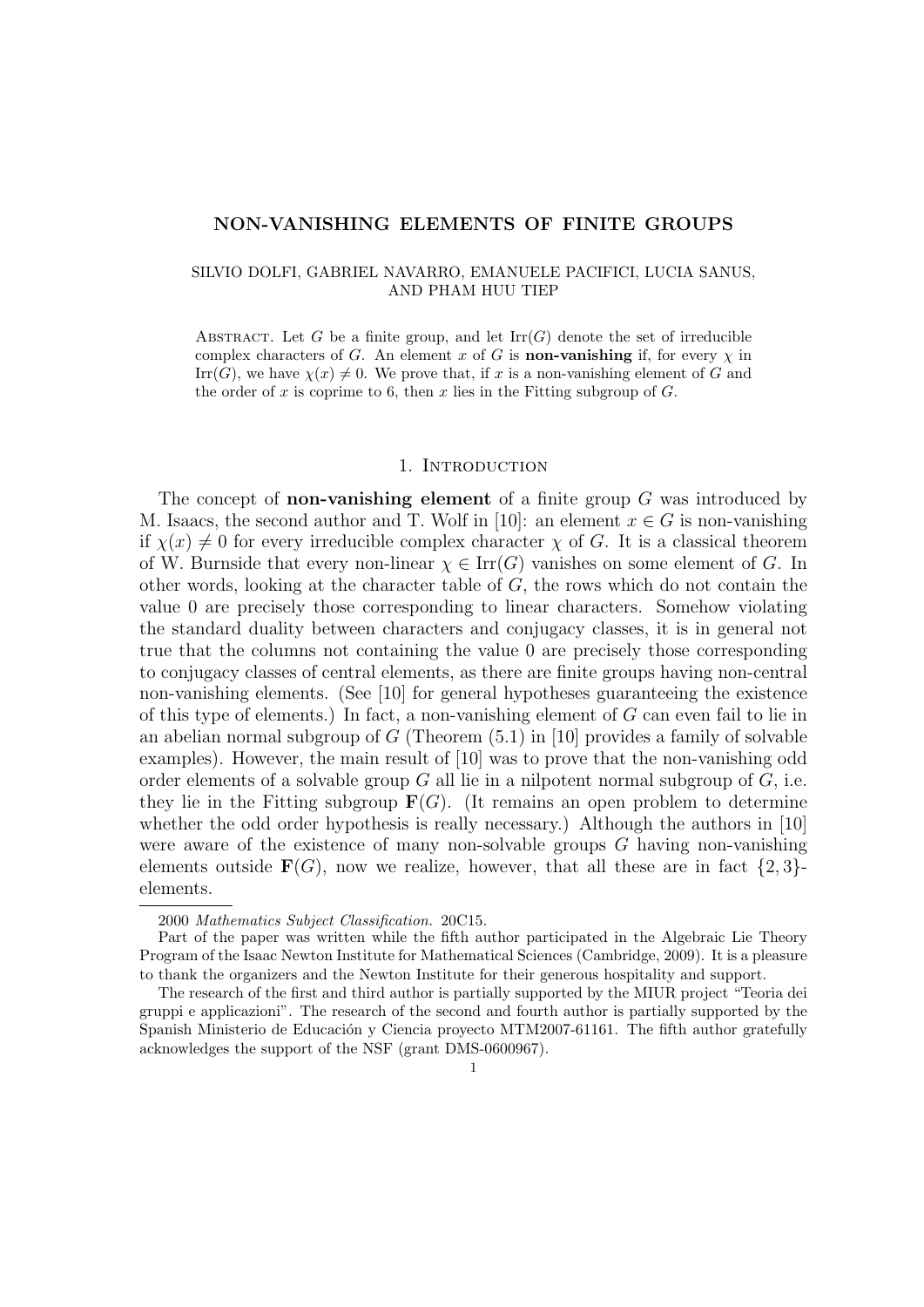**Theorem A.** Let G be a finite group, and let  $x \in G$  be non-vanishing. If the order of x is coprime to 6, then  $x \in \mathbf{F}(G)$ .

The groups  $A_6$ ,  $A_7$ ,  $A_{11}$ ,  $A_{13}$ ,  $2.A_{13}$ ,  $M_{22}$ ,  $2.M_{22}$  all are examples of groups having non-vanishing elements (all of them of order dividing 6). It is tempting to think that a non-vanishing element  $x \in G$  should lie in the generalized Fitting subgroup  $\mathbf{F}^*(G)$ . But this is not true (at least not for even order elements): the group  $\tilde{G} = 2^{11}$ :  $M_{24}$ has non-vanishing elements of order 2 and 4 outside  $\mathbf{F}^*(G) = \mathbf{F}(G)$ .

# 2. Theorem A

If  $x \in G$  is non-vanishing and  $N \triangleleft G$ , it is then clear that  $xN \in G/N$  is also nonvanishing. On the other hand, the hypothesis of being non-vanishing does not behave well when restricted to normal subgroups. This is compensated with the following elementary lemma which uses the character induction formula. Recall that  $I_G(\psi)$  is the stabilizer of the character  $\psi$  of  $M \triangleleft G$ . In general, we use the notaton of [9].

**Lemma 2.1.** Let M be a normal subgroup of G and let x be a non-vanishing element of G. Then x fixes an element in every G-orbit on  $\mathrm{Irr}(M)$ . In other words, for every  $\psi \in \text{Irr}(M)$  there exists  $g \in G$  such that  $x \in I_G(\psi^g)$ .

*Proof.* This is Lemma  $(2.3)$  of [10].

**Theorem 2.2.** Let  $G$  act faithfully and irreducibly on a finite vector space  $V$ . Let  $x \in \mathbf{F}(G)$  fix an element in each orbit of G on V. Then  $x^2 = 1$ .

*Proof.* This is Theorem  $(4.2)$  of [10].

To prove Theorem A we need a new result on almost simple groups whose proof we defer until the next section.

**Theorem 2.3.** Suppose that  $S \leq G \leq \text{Aut}(S)$ , where S is a nonabelian simple group. Let x be an element of odd order of  $G$  fixing an element in every  $G$ -orbit on Irr(S). Then  $x \in S$ .

There are several remarks concerning this theorem. First of all, the hypothesis of  $o(x)$  being odd is necessary: a counterexample is  $S = \Omega_8^+(2)$  with  $x \in \text{Aut}(S) \setminus S$ having order 2 in  $Out(S)$ . But, again breaking the symmetry between conjugacy classes and characters, we stress that the corresponding result holds when we replace the action of G on the set  $\text{Irr}(S)$  with that on the set  $\text{Cl}(S)$  of conjugacy classes of S. In fact, the proof of Theorem C of [4] can be adapted to prove that if  $S \leq G \leq \text{Aut}(S)$ and  $x \in G$  is such that for every  $y \in S$  there is a  $g \in G$  such that x fixes (setwise) the conjugacy class of  $y^g$  in S, then  $x \in S$ . Therefore,  $S = \Omega_8^+(2)$  is an example where the actions of  $Aut(S)$  on  $Irr(S)$  and  $Cl(S)$  are not permutation isomorphic.

Using Theorem 2.3 we can now prove Theorem A, which was stated in the Introduction.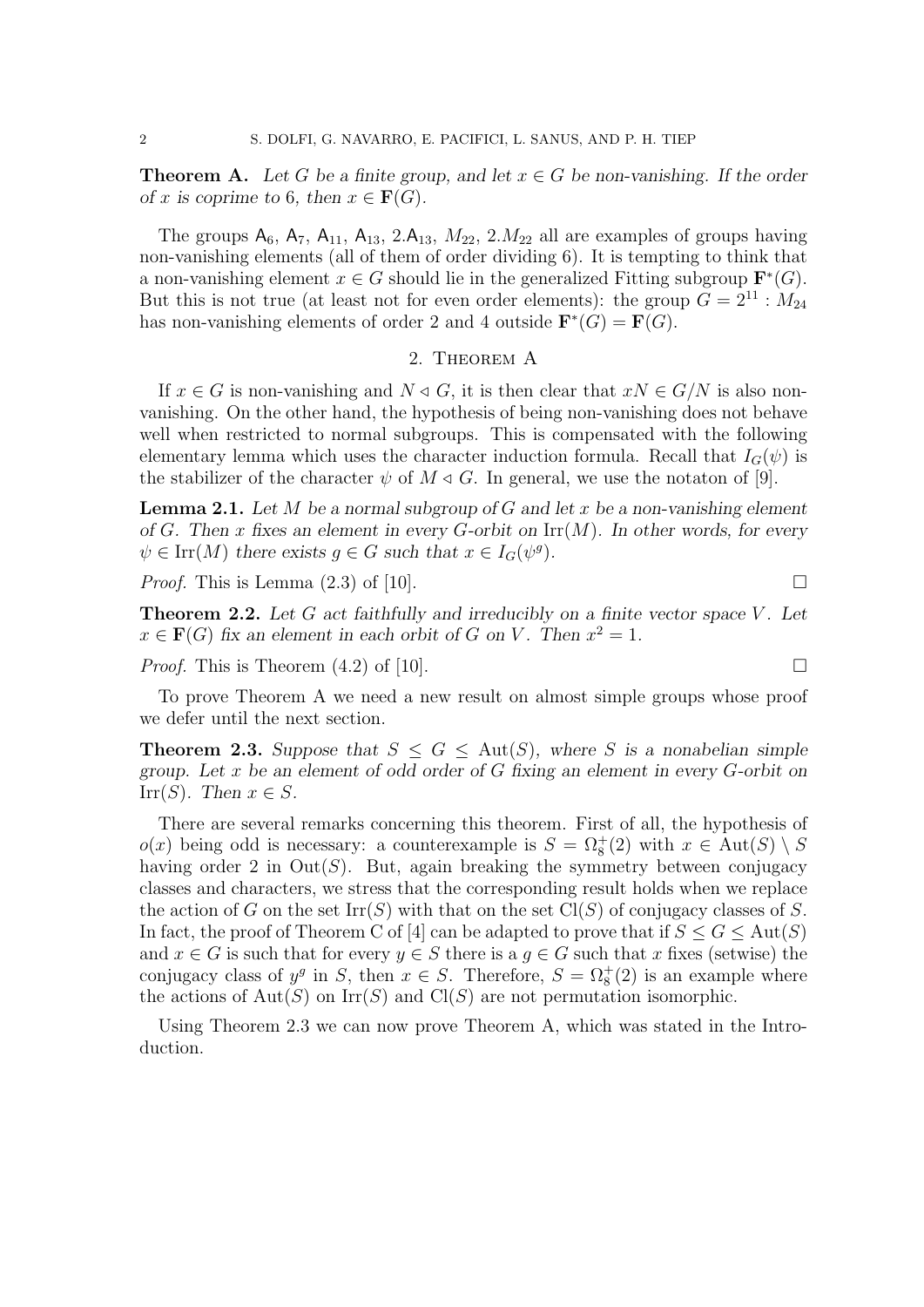*Proof of Theorem A.* Working by induction on |G|, we have that  $xN \in \mathbf{F}(G/N)$  for every nontrivial normal subgroup N of G.

Assume that  $M_1, M_2$  are minimal normal subgroups of G, with  $M_1 \neq M_2$ . Then  $M_1 \cap M_2 = 1$  and the function  $\varphi : G \to \hat{G} = G/M_1 \times G/M_2$ , defined by  $\varphi(g) =$  $(qM_1, qM_2)$  for  $q \in G$ , is an injective homomorphism. Now,

$$
\varphi(x) \in \mathbf{F}(G/M_1) \times \mathbf{F}(G/M_2) = \mathbf{F}(\hat{G})
$$

and then  $\varphi(x) \in \varphi(G) \cap \mathbf{F}(\hat{G}) \leq \mathbf{F}(\varphi(G))$ . Since  $\varphi$  induces an isomorphism between G and  $\varphi(G)$ , we see that  $x \in \mathbf{F}(G)$ .

We can hence assume that  $G$  has an unique minimal normal subgroup  $M$ .

Assume first that M is abelian. Observe that we can also suppose that the Frattini subgroup  $\Phi(G)$  of G is trivial, because  $\mathbf{F}(G/\Phi(G)) = \mathbf{F}(G)/\Phi(G)$ . So, by Lemma 4.4 of [8, III], the abelian normal subgroup M has a complement H in G. Observing that  $\mathbf{C}_H(M)$  is normal in G, it hence follows  $\mathbf{C}_H(M) = 1$  and then  $\mathbf{C}_G(M) = M$ .

Let now V be the group of the irreducible characters of M. Then V is a faithful and irreducible  $G/M$ -module. Moreover, by Lemma 2.1 the element  $xM$  fixes some element of each orbit of  $G/M$  on V. Recalling that  $xM \in \mathbf{F}(G/M)$ , by Theorem 2.2, it follows that  $x^2 \in M$  and, as x is an element of odd order, we conclude that  $x \in M \leq \mathbf{F}(G)$ .

Let us consider the case when  $M$  is nonabelian. To finish the proof, we shall show that  $x = 1$ .

Write  $M = S_1 \times S_2 \times \cdots \times S_n$ , where  $S_i = S_1^{g_i}$  for suitable  $g_i \in G$ ,  $1 \leq i \leq n$  (set  $g_1 = 1$ , and  $S_1$  is a nonabelian simple group. Let

$$
K = \bigcap_{i=1}^{n} \mathbf{N}_{G}(S_{i})
$$

be the kernel of the permutation action of G on the set  $\Omega = \{S_1, S_2, \ldots, S_n\}$ . So,  $M \leq K \triangleleft G$ . Let now  $L/K$  be the 2-complement of  $\mathbf{F}(G/K)$ . By induction,  $xK \in$  $L/K$ . Recall that by [5] (or [13]), there exists a subset  $\Delta$  of  $\Omega$  such that the (setwise) stabilizer of  $\Delta$  in  $L/K$  is trivial. We can assume that  $\Delta = \{S_1, \ldots, S_m\}$ , for some  $m < n$ . Let  $\theta_1$  be a non-principal irreducible character of  $S_1$  and let  $\theta_i = \theta_1^{g_i}$  be the corresponding characters of  $S_i$ ,  $i = 2, ..., m$  (recall that  $\theta_1^{g_i}$  is defined by  $\theta_1^{g_i}(s_1^{g_i}) =$  $\theta_1(s_1)$ , for all  $s_1$  in  $S_1$ ). Consider the irreducible character of M

$$
\psi = \theta_1 \times \cdots \times \theta_m \times 1_{S_{m+1}} \times \cdots \times 1_{S_n}.
$$

By Lemma 2.1, there exists some  $g \in G$  such that  $x \in I_G(\psi^g)$ . So,  $y = x^{g^{-1}} \in I_G(\psi)$ and then yK stabilizes the subset  $\Delta$ . Since  $yK \in L/K$  as  $L/K \triangleleft G/K$ , by the choice of  $\Delta$  it follows that  $y \in K$  and hence that  $x \in K$ .

We shall next prove that  $x \in M$ . As the first step, we show that x lies in  $S_i \mathbf{C}_G(S_i)$ for all  $i \in \{1, ..., n\}$ . Without loss of generality, we show this for  $i = 1$ . Let  $\theta_1$  be in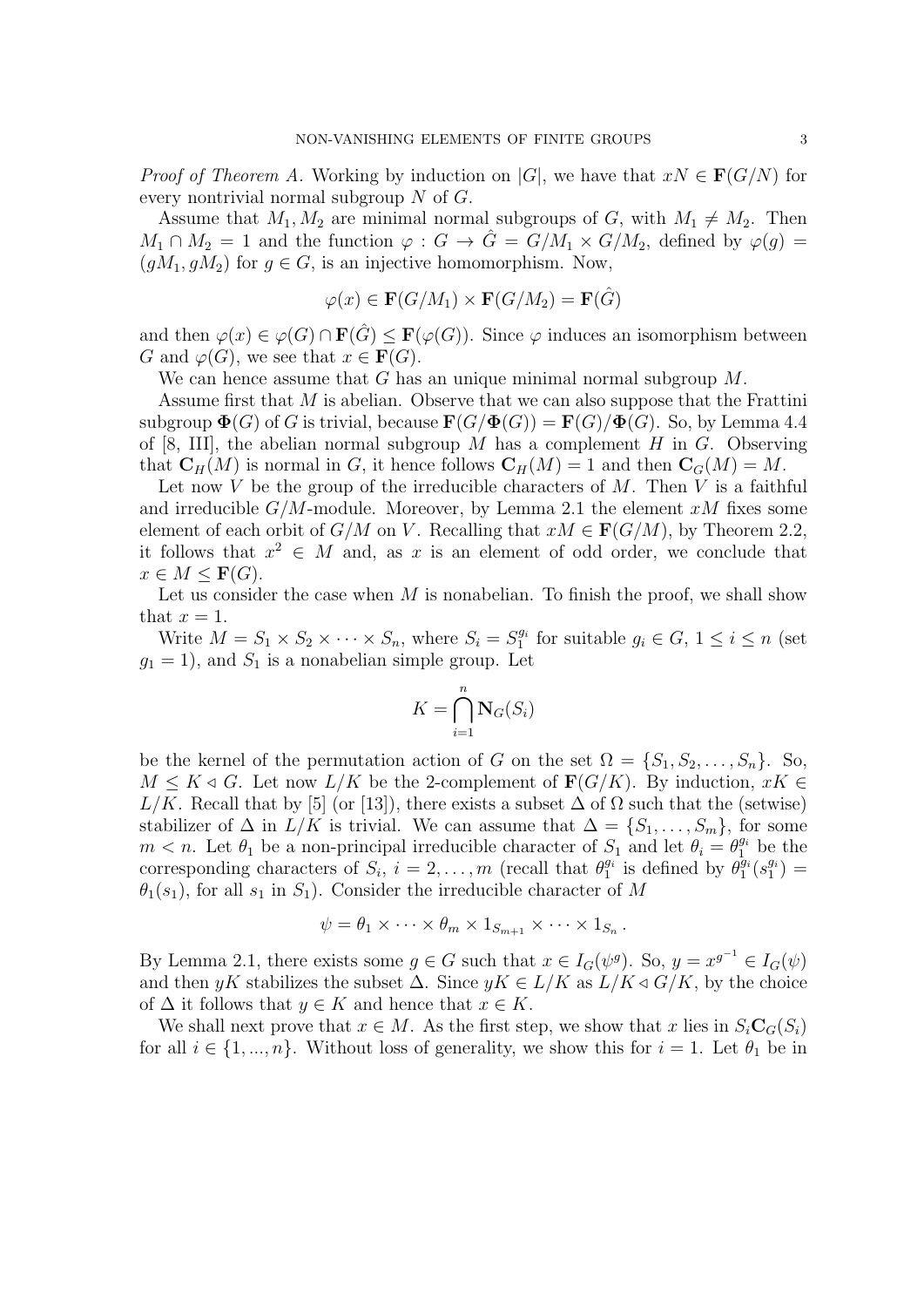Irr(S<sub>1</sub>), and let  $\psi = \theta_1 \times \cdots \times \theta_n$ , where  $\theta_i = \theta_1^{g_i}$ . By Lemma 2.1, we have that x fixes  $\psi^g$  for some  $g \in G$ . Write

$$
S_i^{g^{-1}} = S_{\sigma(i)} = S_1^{g_{\sigma(i)}}
$$

.

.

Hence

$$
S_1^{g_{\sigma(i)}g} = S_i.
$$

Then

$$
\psi^g = \theta_1^{g_{\sigma(1)}g} \times \cdots \times \theta_1^{g_{\sigma(m)}g}
$$

(This is easily seen by evaluating both sides on an arbitrary element of  $S_i$ , for all  $i \in \{1, ..., n\}$ .) Since  $x \in K$  fixes  $\psi^g$ , we have that it fixes each of the factors of  $\psi^g$ . Hence

$$
\theta_1^{g_{\sigma(1)}gx} = \theta_1^{g_{\sigma(1)}g}
$$

and therefore  $\theta_1^{uxu^{-1}} = \theta_1$ , where  $u = g_{\sigma(1)}g \in N_G(S_1)$ . We are now in a position to apply Theorem 2.3 with  $N_G(S_1)/C_G(S_1)$  in place of G, and  $S_1C_G(S_1)/C_G(S_1)$  in place of S, to conclude that x lies in  $S_1\mathbf{C}_G(S_1)$ .

Now, for all  $i \in \{1, ..., n\}$ , write  $x = s_i c_i$  with  $s_i \in S_i$  and  $c_i \in \mathbf{C}_G(S_i)$ . On the other hand, we can certainly write  $x = s_1 s_2 \cdots s_n \cdot y$  for some  $y \in G$ , and we work to show that  $y = 1$ . We get  $s_1 c_1 = s_1(s_2 \cdots s_n) \cdot y$ , whence  $y = c_1(s_2 \cdots s_n)^{-1} \in \mathbf{C}_G(S_1)$ . Similarly, we see that y lies in  $\mathbf{C}_G(S_i)$  also for every  $i \in \{2, ..., n\}$ , and therefore y is in  $\mathbf{C}_G(M) = 1$ .

We conclude that  $x = s_1 \cdots s_n$  lies in M.

Assume now, working by contradiction, that  $x \neq 1$ . Since x is a  $\{2,3\}'$ -element, there exists a prime divisor  $p \geq 5$  of the order of x. So, there exists a character  $\theta_1 \in \text{Irr}(S_1)$  of p-defect zero (see [7, Corollary 1]). Let  $\theta_i = \theta_1^{g_i} \in \text{Irr}(S_i)$ , and consider  $\psi = \theta_1 \times \cdots \times \theta_n \in \text{Irr}(M)$ . Observe that  $\psi$  is a character of p-defect zero of M. Let now  $\chi \in \text{Irr}(G)$  be a constituent of the induced character  $\psi^G$ . By Frobenius reciprocity and Clifford's theorem, we see that  $\chi_M$  is sum of characters  $\psi_j = \psi^{y_j}$ , for suitable elements  $y_j \in G$ . Since all the  $\psi_j$  are characters of p-defect zero of M and  $x \in M$  is an element of order multiple of p, by a classical result of R. Brauer ([9,  $(8.17)$ ) we have that all the characters  $\psi_i$  vanish on x. We conclude that  $\chi(x) = 0$ , against the assumption on x. This final contradiction yields  $x = 1$ , and the proof is complete.

## 3. Almost Simple Groups

The aim of this section is to prove Theorem 2.3:

*Proof of Theorem 2.3.* We will assume that  $x \notin S$  and aim to produce a G-orbit  $\mathcal O$ on Irr(S) such that x **moves** every character in  $\mathcal{O}$ . Consider the subgroup  $J := \langle xS \rangle$ in  $A := G/S \leq Out(S)$ .

1) First we show that the theorem holds in the case  $J \triangleleft A$ . Indeed, by Theorem C of [4], we have that in the action of J on the conjugacy classes of S there is some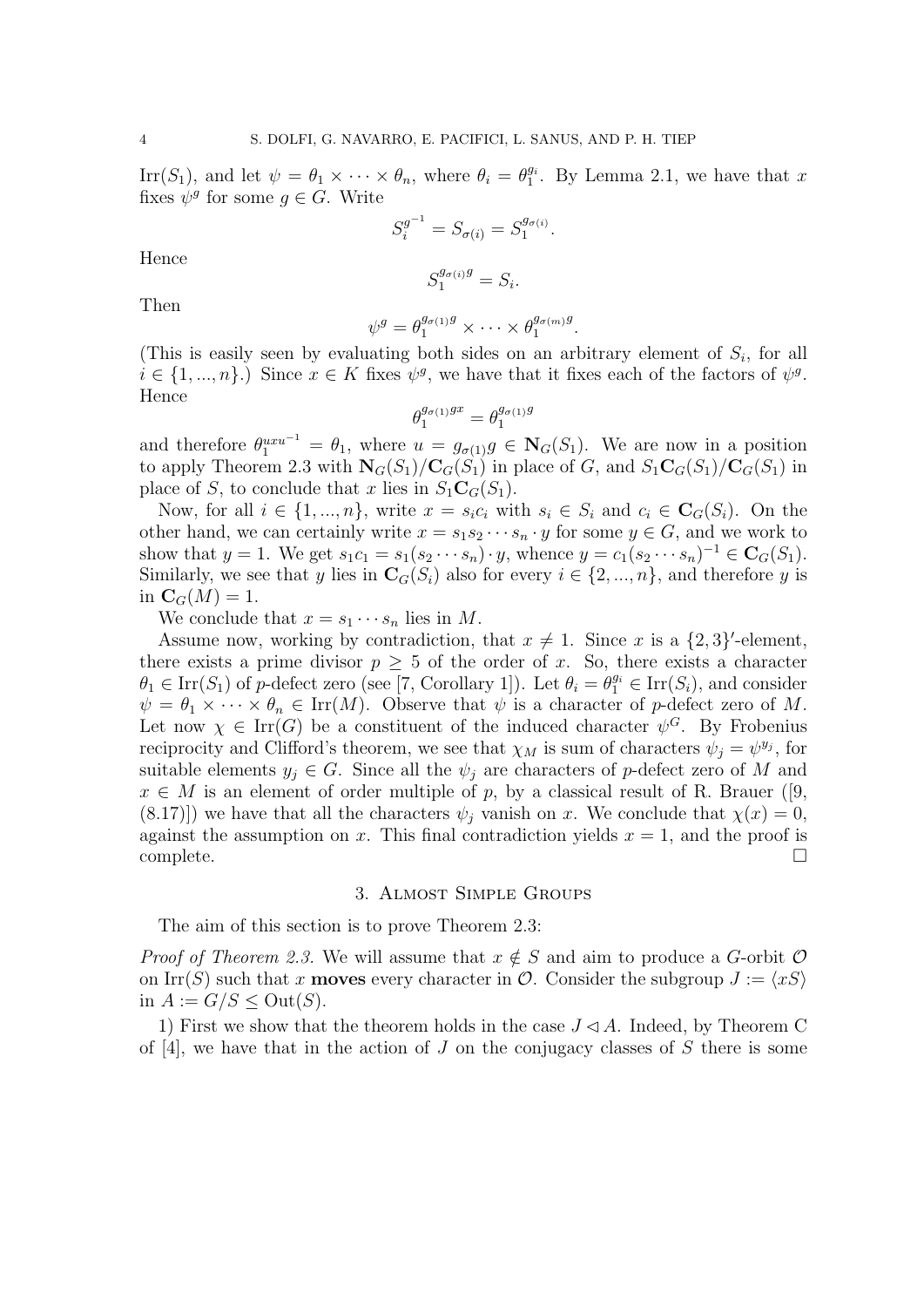orbit of length  $> 1$ . Since J is cyclic, this action of J is permutation isomorphic to its action on Irr(S). In particular, J has an orbit  $\mathcal{O}_1$  of length  $> 1$  on Irr(S). Now let  $\mathcal O$  be the G-orbit on Irr(S) that contains  $\mathcal O_1$ . Since  $J \triangleleft A$ , J acts semi-transitively on  $\mathcal{O}$ , i.e. all *J*-orbits on  $\mathcal{O}$  have the same length. Hence we are done as  $|\mathcal{O}_1| > 1$ .

2) The structure of the outer automorphism group  $Out(S)$  is described for instance in [6]. By the result of 1), we are done if  $Out(S)$  is abelian. Thus we are left with the cases, where  $S = PSL_n^{\epsilon}(q)$  with  $n \geq 3$ ,  $P\Omega_{2n}^{\epsilon}(q)$  with odd q and  $n \geq 4$ , or  $E_6^{\epsilon}(q)$ . Here,  $q = p^f$ , and  $\epsilon = +$  in the untwisted case and  $\epsilon = -$  in the twisted case.

Next we consider the case where, modulo the inner-diagonal and field automorphisms of S, x induces a graph automorphism of order  $t > 1$ . Since  $o(x)$  is odd, this implies that  $t = 3$  and  $S = P\Omega_8^+(q)$ . In this case, [12, Theorem 2.5] explicitly describes two subsets of  $\text{Irr}(S)$ , each containing three irreducible unipotent characters of S such that they are permuted cyclically by graph automorphisms of order 3 of S, but every diagonal or field automorphism of S acts trivially on each of these two sets. Now we can just choose  $\mathcal O$  to be any of these two sets.

3) Here we consider the case where  $x$  induces an inner-diagonal automorphism of S:  $xS \in I := \text{Outdiag}(S)$  in the notation of [6]. Thus x belongs to  $\mathbf{O}_{2'}(I)$ . Notice that I is either cyclic, or elementary abelian of order 4; in particular,  $\mathbf{O}_{2'}(I)$  is cyclic. It follows that  $J$  char  $\mathbf{O}_{2'}(I)$  char  $I \triangleleft \text{Out}(S)$  and so we are done again.

4) Now we may assume that, modulo  $\text{Inndiag}(S)$ , x induces a field automorphism  $\sigma$  of prime order  $t > 2$ . We can find a simple, simply connected, algebraic group  $\mathcal G$ in characteristic p and a Frobenius endomorphism F on G such that  $S = L/\mathbf{Z}(L)$  for  $L := \mathcal{G}^F$ . We will also consider the pair  $(\mathcal{G}^*, F^*)$  dual to  $(\mathcal{G}, F)$  and the dual group  $H := (\mathcal{G}^*)^{F^*}$ , cf. [1]. We will use the Deligne-Lusztig theory (cf. [11], [1], [3]) and aim to find a semisimple element  $s \in H$  such that  $\mathbf{C}_{\mathcal{G}^*}(s)$  is connected,  $s \in [H, H]$ , but the conjugacy class  $s<sup>H</sup>$  of s in H is not  $\sigma$ -invariant. The first two conditions imply that the semisimple character  $\chi = \chi_s$  of L is irreducible and trivial at  $\mathbf{Z}(L)$ , hence can be viewed as an irreducible character  $\chi \in \text{Irr}(S)$ . Notice that, in the cases under consideration, the inner-diagonal automorphisms of  $S$  are induced by conjugation using elements in H (when we embed S in H), and so they preserve  $s<sup>H</sup>$ ; also, we may write  $H = \text{Inndiag}(S)$ . As a result, I fixes  $\chi$ , cf. [15, §2]. Since  $\sigma$  moves  $s^H$ , [15, Corollary 2.4] and the disjointness of Lusztig series imply that  $\chi^{\sigma} \neq \chi$  and so  $\chi^x \neq \chi$ .

Now let  $\mathcal O$  be the G-orbit of  $\chi$ . Observe that, in our cases,  $Out(S)/I$  is either abelian, or  $C_f \times S_3$ , where the latter case occurs only when  $S = P\Omega_8^+(q)$  (and  $q = p^f$ ). In either case, since x induces the field automorphism  $\sigma$  modulo H, we see that  $\langle xH \rangle$ is a normal subgroup of  $\text{Out}(S)/I$ , and so  $\langle x(G \cap H) \rangle \langle G/G \cap H \rangle$ . Recall that  $G \cap H$  fixes  $\chi$ . Now arguing as in 1), we see that x moves every character in  $\mathcal{O}$ , and so we are done.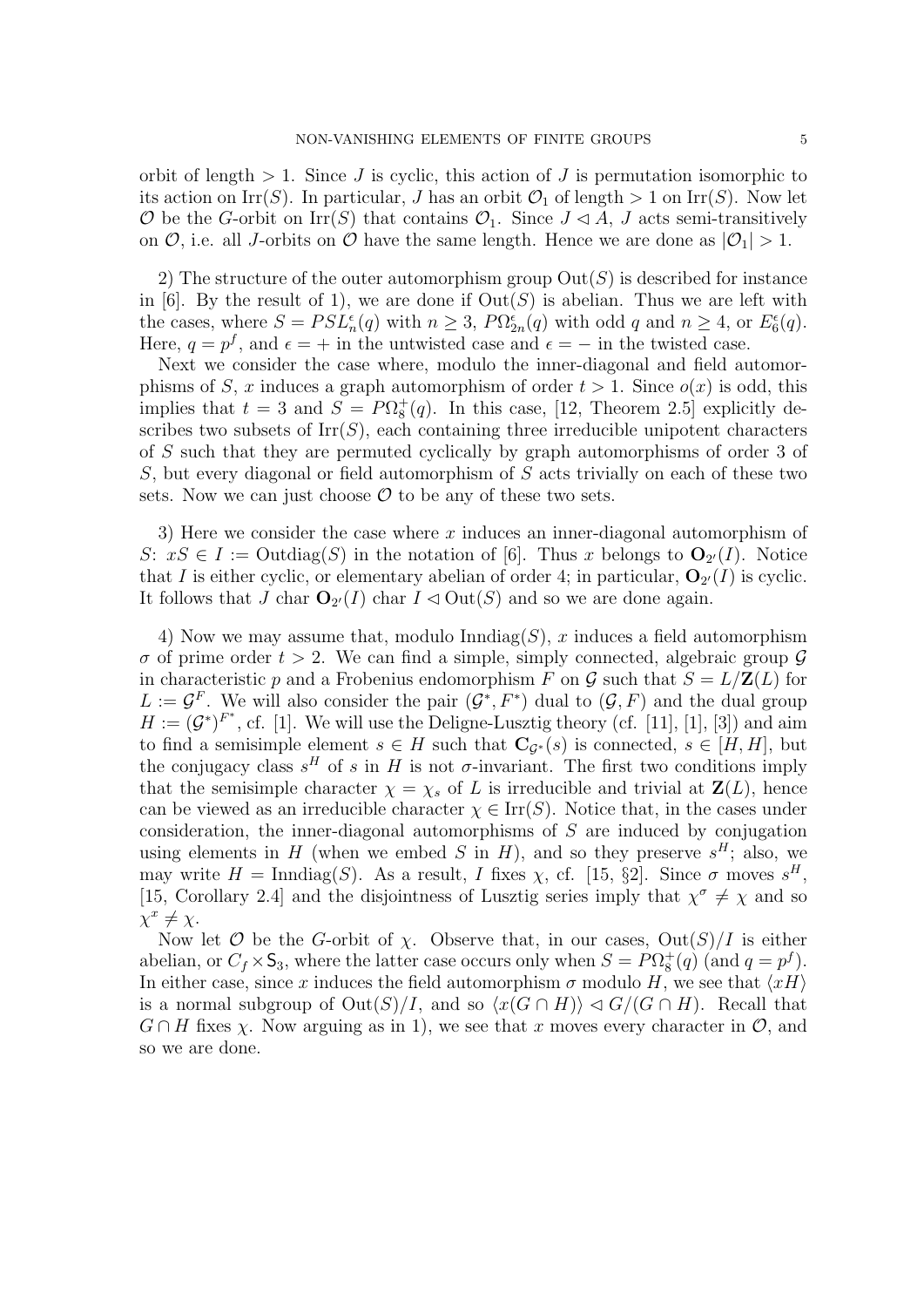The rest of the proof is to construct the desired element s. This construction will follow some arguments given in [14]. In what follows, once the prime  $\ell$  is chosen, we will fix  $\alpha \in \overline{\mathbb{F}}_q^{\times}$  $q$  of order  $\ell$ .

5) Let  $S = PSL_n(q)$  with  $n \geq 3$ . Then  $H = PGL_n(q)$ . We may assume  $q > 2$  as otherwise  $Out(S)$  is abelian and we are done. Hence, by [16] there is a **primitive prime divisor** (p.p.d. for short)  $\ell$  of  $p^{nf} - 1$ , that is, a prime divisor of  $p^{nf} - 1$ which does not divide  $\prod_{j=1}^{nf-1}(p^j-1)$ . Next, choose  $s \in GL_n(q)$  represented by the diagonal matrix diag $(\alpha, \alpha^q, \ldots, \alpha^{q^{n-1}})$  over  $\overline{\mathbb{F}}_q$ . Abusing the notation, we will denote the image of s in  $H$  also by s (and we will do the same in subsequent parts of the proof). Notice that  $\ell \geq nf + 1$ , and so  $C_{\mathcal{G}^*}(s)$  is connected and  $s \in [H, H]$  (as  $o(s)$  is coprime to  $|\mathbf{Z}(\mathcal{G})|$  and  $|H/[H, H]|$ . It remains to show that s and  $s^{\sigma}$  are not conjugate in H. We may assume that  $s^{\sigma}$  is represented by the diagonal matrix  $diag(\alpha^r, \alpha^{qr}, \ldots, \alpha^{q^{n-1}r})$  over  $\overline{\mathbb{F}}_q$ , with  $r := p^{f/t}$ . Hence it suffices to show that there is no  $\lambda \in \mathbb{F}_q^{\times}$  and  $0 \leq j \leq n-1$  such that  $\alpha^r = \lambda \alpha^{q^j}$ . Assume the contrary. Since  $o(\alpha) = \ell$  is coprime to  $q - 1$ , we must have  $\lambda = 1$ . Next, if  $j = 0$ , then  $\ell$  divides  $p^{f/t}-1$ , and if  $j>0$ , then  $\ell$  divides  $p^{jf-f/t}-1$ . In either case we get a contradiction, as  $\ell$  is a p.p.d. of  $p^{nf} - 1$ .

6) Consider the case  $S = PSU_n(q)$  and  $n \geq 3$ , whence  $H = PGU_n(q)$ .

First assume that *n* is odd. Since  $(n, q) \neq (3, 2)$ , there is a p.p.d.  $\ell$  of  $p^{2nf} - 1$ . Next, choose  $s \in GU_n(q)$  represented by the matrix  $diag(\alpha, \alpha^{-q}, \alpha^{q^2}, \dots, \alpha^{q^{n-1}})$  over  $\overline{\mathbb{F}}_q$ . Notice that  $\ell \geq 2nf + 1$ , and so  $\mathbb{C}_{\mathcal{G}^*}(s)$  is connected and  $s \in [H, H]$ . It remains to show that s and  $s^{\sigma}$  are not conjugate in H. We may assume that  $s^{\sigma}$  is represented by the diagonal matrix  $diag(\alpha^r, \alpha^{-qr}, \ldots, \alpha^{q^{n-1}r})$  over  $\overline{\mathbb{F}}_q$ , with  $r := p^{2f/t}$ . Hence it suffices to show that there is no  $\lambda \in \mathbb{F}_{q^2}^{\times}$  $\frac{\alpha}{q^2}$  and  $0 \leq i \leq n-1$  such that  $\alpha^r = \lambda \alpha^{(-q)^i}$ ; equivalently,  $\alpha^r = \lambda \alpha^{q^{2j}}$  for some  $0 \le j \le n-1$ . As above, this however is impossible as  $\ell$  is a p.p.d. of  $p^{2nf} - 1$ .

Now assume that  $n \geq 4$  is even. Since  $Out(PSU_4(2))$  is abelian, we may assume that  $(n, q) \neq (4, 2)$ , whence there exists a p.p.d.  $\ell$  of  $p^{2(n-1)f} - 1$ . Next, choose  $s \in GU_n(q)$  represented by the matrix diag $(1, \alpha, \alpha^{-q}, \alpha^{q^2}, \dots, \alpha^{q^{n-2}})$  over  $\overline{\mathbb{F}}_q$ . Then  $\ell \geq (n+3)f + 1$ , and so  $\mathbb{C}_{G^*}(s)$  is connected and  $s \in [H, H]$ . Arguing as above, we see that s and  $s^{\sigma}$  are not conjugate in H.

7) Assume  $S = P\Omega_{2n}^-(q)$  and  $n \geq 4$ . Here we choose  $\ell$  to be a p.p.d. of  $p^{2nf} - 1$ . Next, choose  $s \in GO^{-}_{2n}(q)$  represented by the matrix  $diag(\alpha, \alpha^q, \alpha^{q^2}, \dots, \alpha^{q^{2n-1}})$  over  $\mathbb{F}_q$ . Since  $\ell$  is odd,  $\mathbb{C}_{\mathcal{G}^*}(s)$  is connected and  $s \in [H, H]$ . It remains to show that s and  $s^{\sigma}$  are not conjugate in H. Here, if q is odd, we can choose  $\gamma$  to be a nonzero nonsquare element in  $\mathbb{F}_{q^{1/t}}$  (whence  $\gamma$  is also a non-square in  $\mathbb{F}_q$  as t is odd), and define  $GO_{2n}^-(q)$  as the group of linear transformations of  $\mathbb{F}_q^{2n}$  that preserve the quadratic form  $\sum_{i=1}^{n-1} (x_i^2 - y_i^2) + (x_n^2 - \gamma y_n^2)$ . If  $2|q$ , we choose  $0 \neq \gamma \in \mathbb{F}_{q^{1/t}}$  such that the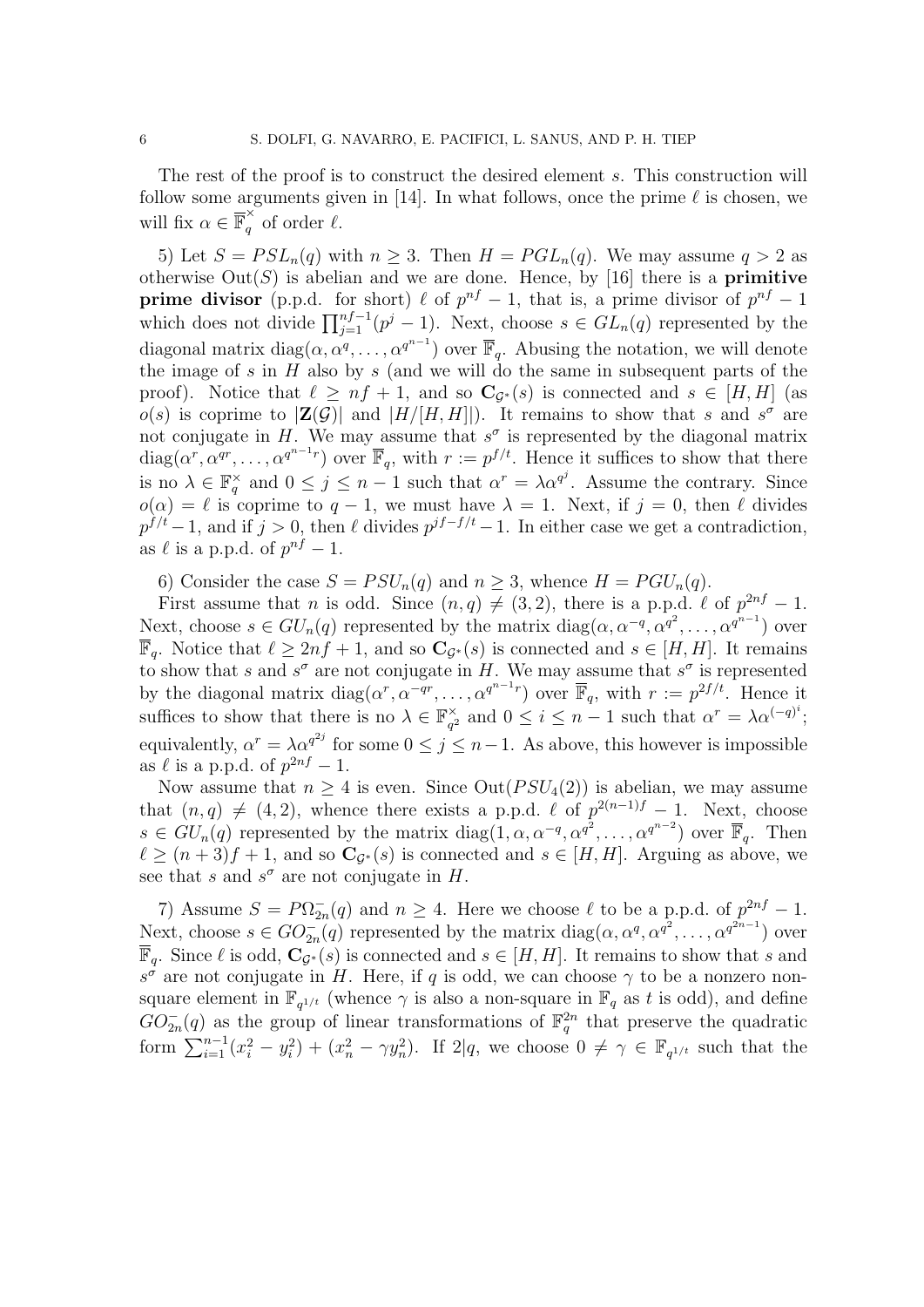polynomial  $v^2 + v + \gamma$  is irreducible in  $\mathbb{F}_{q^{1/t}}[v]$  (and so in  $\mathbb{F}_q[v]$  as t is odd), and define  $GO_{2n}^-(q)$  as the group of linear transformations of  $\mathbb{F}_q^{2n}$  that preserve the quadratic form  $\sum_{i=1}^{n} x_i y_i + (x_n^2 + \gamma y_n^2)$ . Then we can define  $\sigma$  as induced by the field automorphism  $\lambda \mapsto \lambda^r$ , and so  $s^{\sigma}$  is represented by the diagonal matrix  $diag(\alpha^r, \alpha^{qr}, \dots, \alpha^{q^{2n-1}r})$ over  $\overline{\mathbb{F}}_q$ , with  $r := p^{f/t}$ . Hence it suffices to show that there is no  $\lambda \in \mathbb{F}_q^{\times}$  and  $0 \leq i \leq 2n-1$  such that  $\alpha^r = \lambda \alpha^{q^i}$ . As above, this is impossible as  $\ell$  is a p.p.d. of  $p^{2nf}-1.$ 

Now assume that  $S = P\Omega_{2n}^+(q)$  with  $n \geq 4$ . Since  $Out(\Omega_8^+(2)) \cong S_3$  consists only of graph automorphisms, we may assume that  $(n, q) \neq (4, 2)$ . Hence there exists a p.p.d.  $\ell$  of  $p^{2(n-1)f} - 1$ . Next, choose  $s \in GO_{2n}^+(q)$  represented by the matrix  $diag(1, 1, \alpha, \alpha^q, \alpha^{q^2}, \dots, \alpha^{q^{2n-3}})$  over  $\overline{\mathbb{F}}_q$ . Again,  $\mathbf{C}_{\mathcal{G}^*}(s)$  is connected and  $s \in [H, H]$ . Arguing as above, we see that s and  $s^{\sigma}$  are not conjugate in H.

8) Finally, we consider the case  $S = E_6^{\epsilon}(q)$ . It is easy to see that  $J \lhd A$  in the cases where  $o(x)$  is coprime to 3 or  $(3, q - \epsilon) = 1$ , so we are done in these cases. Assume 3 $|(q-\epsilon)$ . In the notation of [1], we have  $H = E_6^{\epsilon}(q)_{ad}$  and  $S = [H, H]$ . Next, the proof of [4, Theorem 3.1] yields a maximal torus T of H (of order  $(q^4 - q^2 + 1)(q^2 + \epsilon q + 1)$ ), such that  $T \cap S = \langle s \rangle$  is cyclic and  $\mathbf{C}_H(s) = T = \mathbf{C}_{\text{Aut}(S)}(s)$ . Now assume that  $s^{\sigma}$  is conjugate to s in H:  $s^{\sigma} = s^h$  for some  $h \in H$ . Then  $h^{-1}\sigma \in \mathbf{C}_{\text{Aut}(S)}(s) = T < H$  and so  $\sigma \in H$ , a contradiction.

To complete the proof, we need to show that  $C_{\mathcal{G}^*}(s)$  is connected. Under our hypotheses,  $Z := \mathbf{Z}(\mathcal{G}) = \langle z \rangle$  has order 3,  $\mathcal{G}^* = \mathcal{G}/Z$ , and F acts trivially on Z. Abusing the notation, we will identify s with an inverse image of it in  $L = \mathcal{G}^F$ . Furthermore, we can find an F-stable maximal torus  $\mathcal{T} \ni s$  of  $\mathcal{G}$  such that  $T = (\mathcal{T}/Z)^F$ . Then  $C_G(s) \geq \mathcal{T}$ . Since  $\mathcal{G}$  is simply connected,  $C_G(s)$  is connected. Moreover,  $\mathbf{C}_{\mathcal{G}}(s)^F/Z \leq T \cap S$  consists only of semisimple elements. It follows that  $\mathbf{C}_{\mathcal{G}}(s) = \mathcal{T}$ . Assume that there is some  $x \in \mathcal{G}$  such that  $xsx^{-1} = zs$ . Then

$$
xsx^{-1} = zs = F(zs) = F(xsx^{-1}) = F(x)sF(x)^{-1}
$$

and so  $x^{-1}F(x) \in \mathbf{C}_{\mathcal{G}}(s)$ . Since  $\mathbf{C}_{\mathcal{G}}(s)$  is connected and F-stable, by the Lang-Steinberg Theorem, there is some  $c \in \mathbf{C}_{\mathcal{G}}(s)$  such that  $x^{-1}F(x) = c^{-1}F(c)$ . Setting  $y := xc^{-1}$ , we see that  $ysy^{-1} = xsx^{-1} = zs$  and  $F(y) = y$ . Thus  $yZ \in C_{L/Z}(s)$  $\mathbf{C}_{S}(s) = T \cap S = \langle s \rangle$  and so  $y \in \langle s, z \rangle$ . But both s and z centralize s, so we obtain  $ysy^{-1} = s$ , a contradiction. We have shown that  $C_{\mathcal{G}/\mathcal{Z}}(s) = C_{\mathcal{G}}(s)/\mathcal{Z} = \mathcal{T}/\mathcal{Z}$ , whence  $\mathbf{C}_{\mathcal{G}^*}(s)$  is connected, as stated.

#### **REFERENCES**

- [1] R. Carter, Finite Groups of Lie type: Conjugacy Classes and Complex Characters, Wiley, Chichester, 1985.
- [2] J.H. Conway, R.T. Curtis, S.P. Norton, R.A. Parker, and R.A. Wilson, An ATLAS of Finite Groups, Clarendon Press, Oxford, 1985.